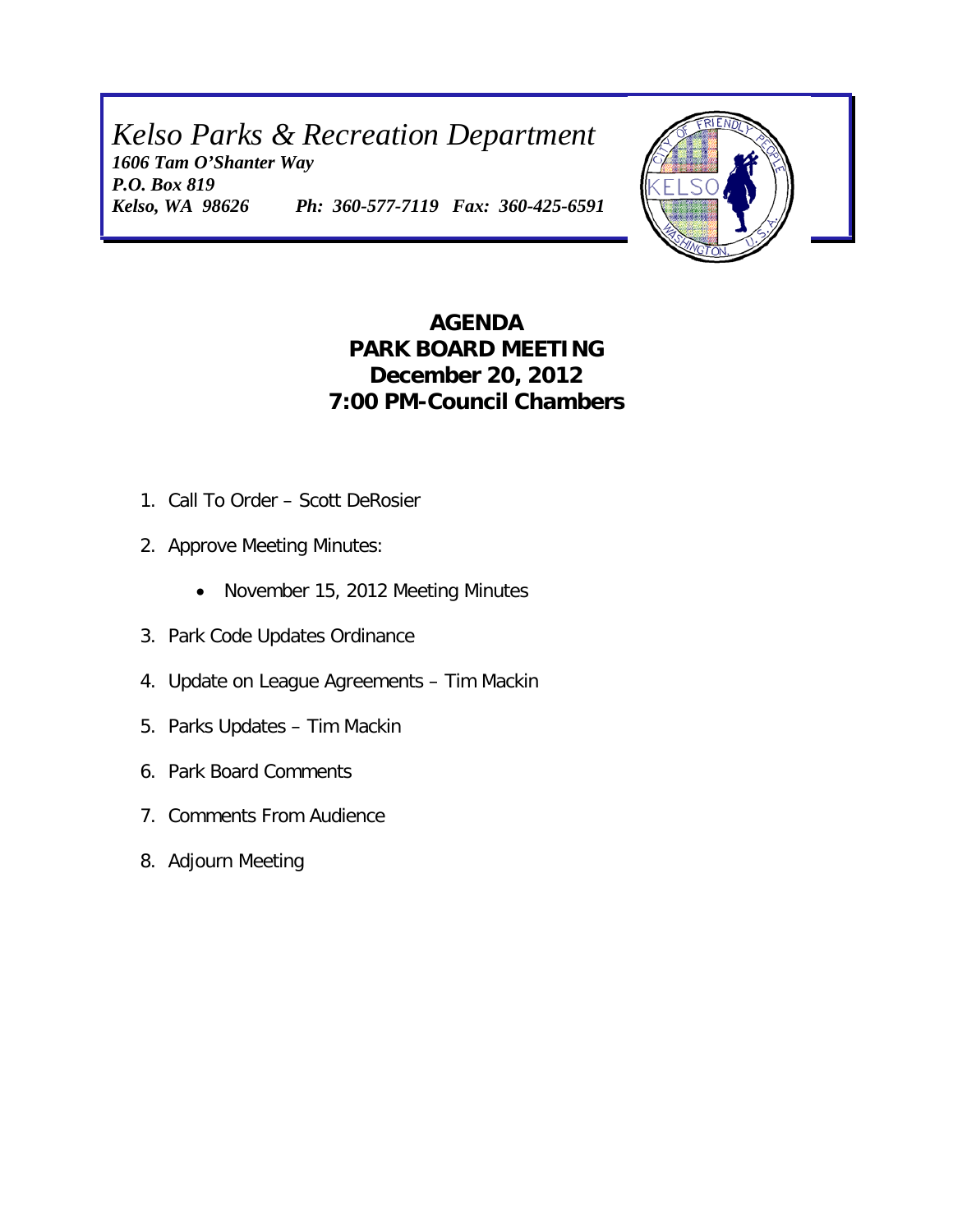Kelso Parks & Recreation Department 1606 Tam O'Shanter Way P.O. Box 819 Kelso, WA 98626 Ph: 360-577-7119 Fax: 360-423-6591



**Park Board Meeting** December 20, 2012 @ 7:00pm **City Hall Council Chambers** 

Attendees:

 $1.$  $2.$ 3. JONES  $AN$ 4. 5.  $\ln M$ 6.

8.

9.

7.

10.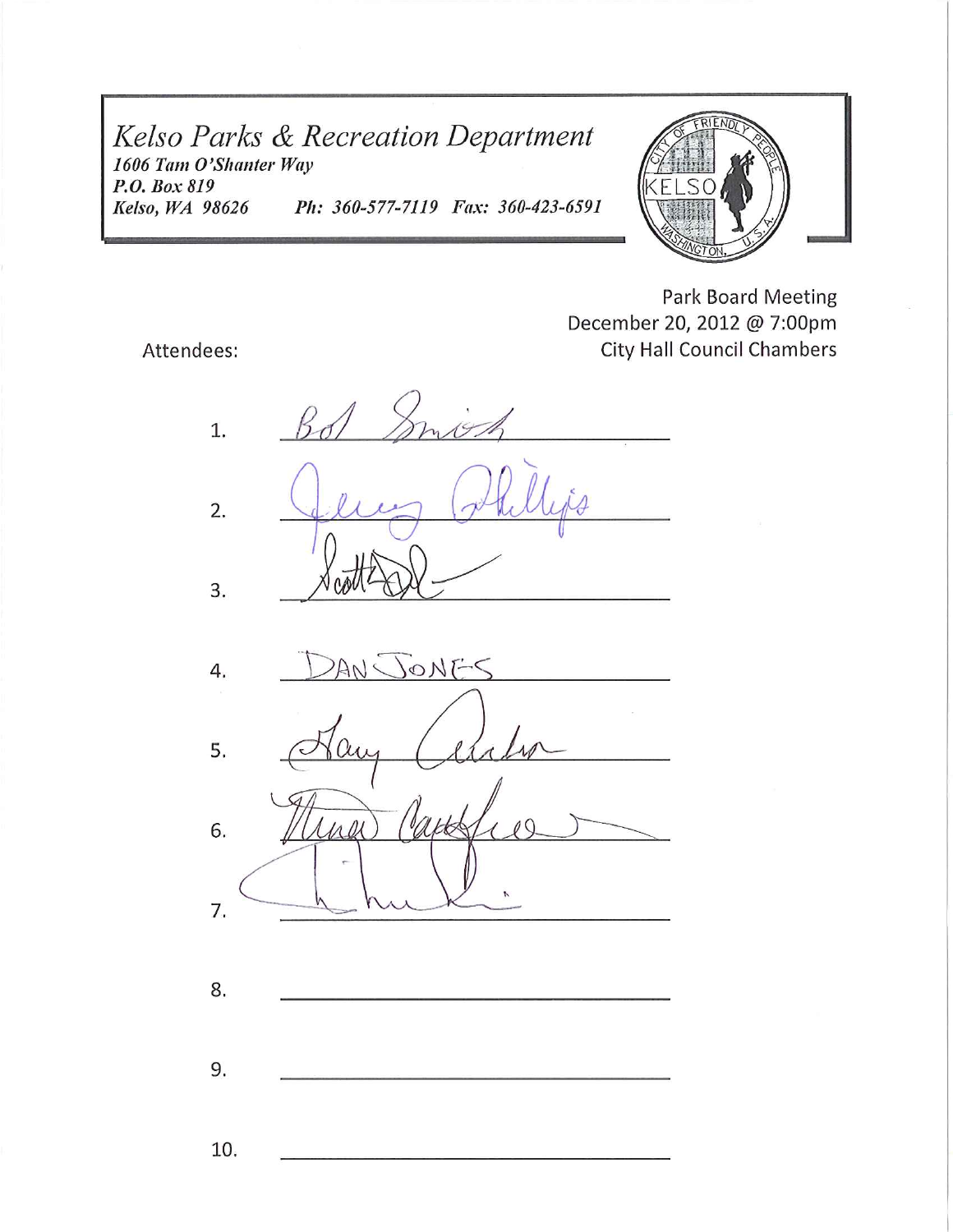Kelso Parks & Recreation Division 1606 Tam O'Shanter Way P.O. Box 819 Ph: 360-577-7119 Fax: 360-423-6591 Kelso, WA 98626



# **Park Board Meeting**

November 15, 2012

#### Call to Order:

Scott DeRosier called the meeting to order at 6:59 p.m. at City of Kelso City Hall Council Chambers, 203 S. Pacific Ave.

#### Those present were as follows:

**Park Board Members Scott DeRosier** Jerry Phillips **Bob Smith** Dan Jones Pamela Jo (PJ) Enbusk

**Staff** Tim Mackin, Parks Lead Nina Caulfield, Recording Secretary

**Excused Absence** 

Also in attendance: Gary Archer, City of Kelso Council Member

#### **Approval of Minutes:**

MOTION: Jerry Phillips made the motion, seconded by Dan Jones to approve the minutes of July 19, 2012. Motion carried, all in favor.

#### **Business:**

1. Introduction of Steve Taylor, City Manager

Steve received a Kelso parks tour from Tim Mackin. He is impressed with our Park Facilities and appreciates all of the volunteer work for them. He also wanted the Park Board to know that his office door is always open.

Comments were made that Tam O'Shanter should be visited by City officials during a tournament to get a better understanding of the parking challenges that visitors face.

Scott proudly spoke of all our parks and wanted to give thanks to the volunteers who put on the Halloween event at the Commons park. Tim clarified that it was a group led by Larry Alexander. Larry raised \$12,000 for that event and received around 3500 kids in attendance. His next project is to raise \$875 to remove the rotten tree in the Commons and replace with a 20' noble fir to be able to decorate it during the holidays.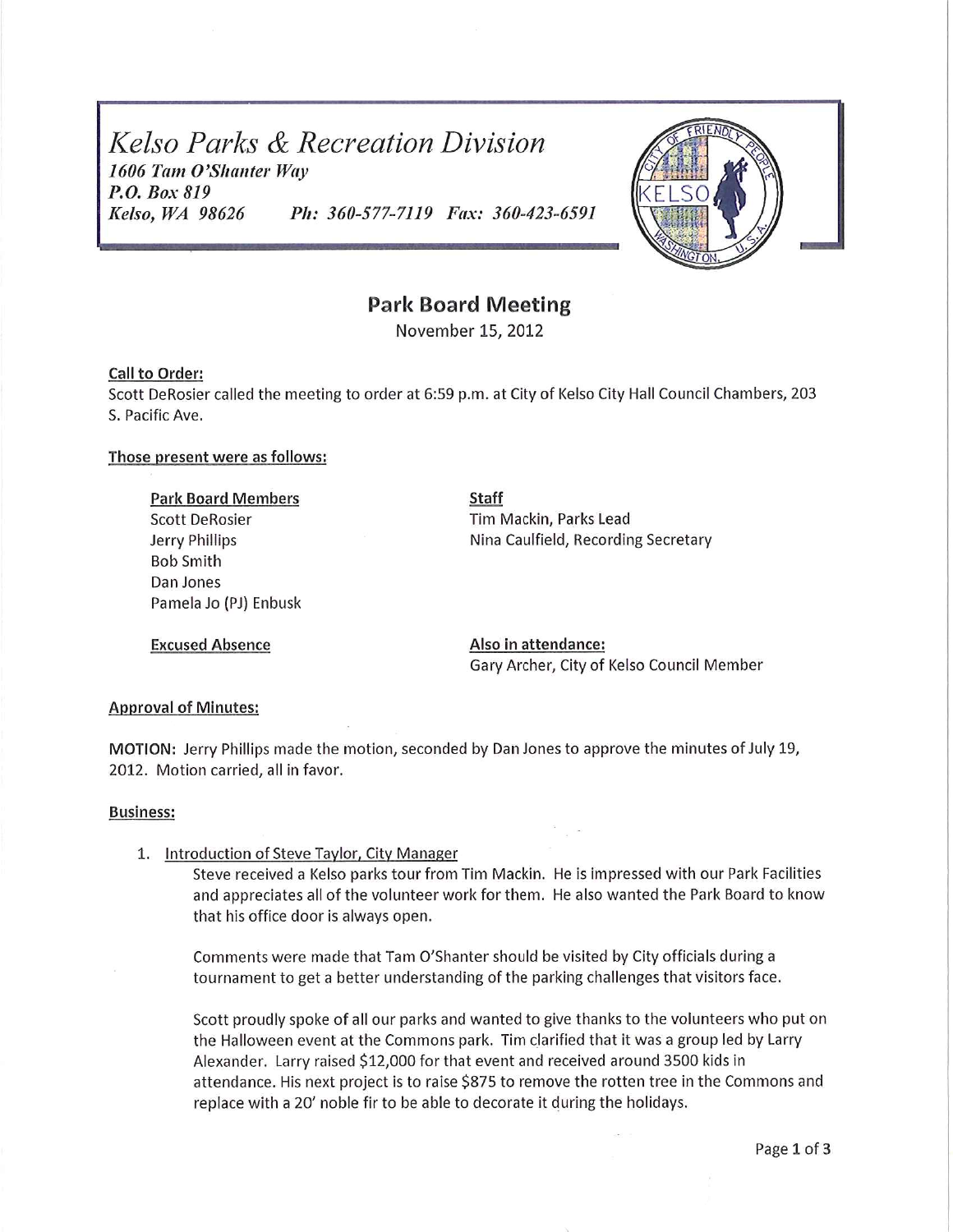Kelso Parks & Recreation Division 1606 Tam O'Shanter Way P.O. Box 819 Kelso, WA 98626 Ph: 360-577-7119 Fax: 360-423-6591



2. Tree Lighting Festival - Tim Mackin

The Christmas Tree will be installed above the Train Depot early morning on November 16<sup>th</sup>, 2012. JH Kelly is donating the use of a man lift for the installation. Cindy Donaldson from the Library is the new lead for the festival. They are hoping to bring Santa in on the Fire Truck and then to provide photos with him in the downstairs area. The date of the festival is November 30, 2012.

3. Park Smoking Ban Ordinance

Scott asked, that now that we have an Ordinance, who is in charge of the signage. Steve spoke to the fact that all park rules were being updated and cleaned up, and once that is complete, the City will install a new sign that includes all of the Park rules. He expects that to be by February or March. It was clarified that smoking will only be allowed in parking areas.

4. US Cellular Cell Tower - Tim Mackin

They are all complete with the installation. Tim prefers this building to the others, as it is cleaner and less noticeable. Scott agreed and stated it left landscaping options, where the others did not.

#### 5. Parks Updates - Tim Mackin

- a. New budget shows that Parks are stable.
- b. There was a break-in in the fence area near the shop. They broke into the truck and caused \$1000 worth of damage to the window and steering column. They also tore back some of the siding to try to gain entry to the shop, but were unsuccessful due to the thick plywood walls.
- c. Tim has been busy wrapping up things for the winter season.
- d. Leagues are selecting officers for the upcoming season. Tim finds it helpful if the officers stay in their position for longer than a year so as to build a rapport. So far, he knows of only one position change and that is Call Miller for Little League.
- e. The Spray Park is in repair during the off season. The activators were replaced with newer, more sensitive versions. The pvc piping which was leaking has been repaired and will be reinstalled after the winter.
- f. The Skate Park restroom has been closed indefinitely due to excessive and repeated vandalism. Council member Rick Roberson is still working on improvements to the park.
- g. The Senior Center repaint is almost complete. Volunteers from the Day of Caring and the church of the Latter-Day Saints provided the labor. Tim provided the paint. Some of the siding was replaced. Just some minor touch up is all that is left.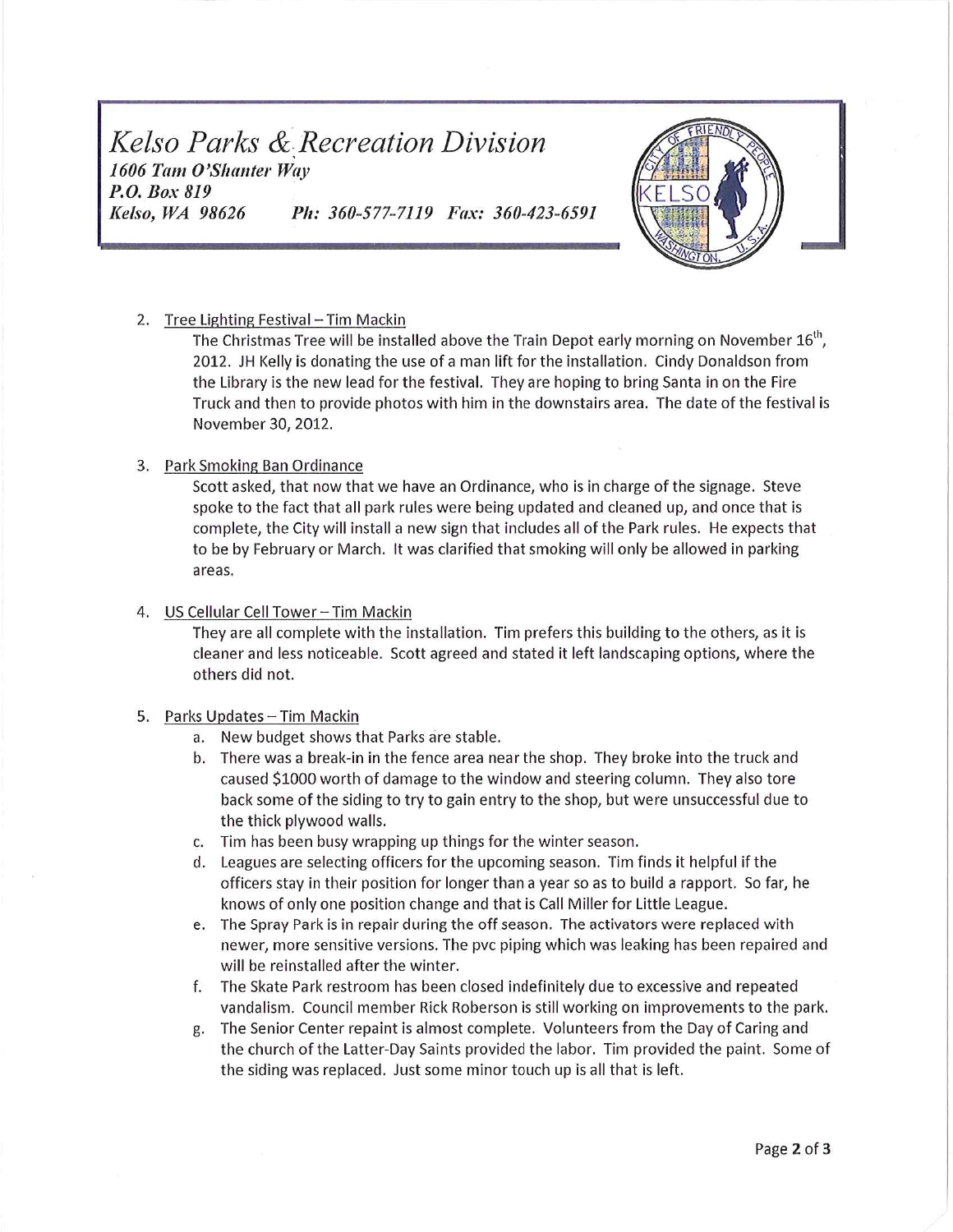### Kelso Parks & Recreation Division 1606 Tam O'Shanter Way P.O. Box 819 Ph: 360-577-7119 Fax: 360-423-6591 Kelso, WA 98626



- h. The roses at the Tam O'Shanter sign were beautiful this year. Tim believes that the roses are staying, but the lawn ornaments will have to be removed. The funding for the flag pole was denied, so there are no current plans for installation.
- 6. Park Board Comments
	- a. Bob questioned Tim about the irrigation that was affected during the last tower installation. Tim will check the plugs to ensure they didn't come out.
	- b. Bob questioned Tim about the elevator. The last bid for repair that Tim received was \$6000. Tim explained that it is not made for outside use as the weather rusts it out. The last repairs cost \$1000 and only lasted a year. Until we could figure out what to do, the elevator has been red-tagged and prevented from use. Once you have an elevator, you can't remove it. You can replace it but not remove it. This is a discussion that will have to be taken to David Sypher.
	- c. Bob questioned Tim regarding the park security cameras due to the recent break in. After the new year, Tim will contact Cascade Networks regarding a new setup. Bob stated that Chris Chulum said that he has been working with the City about this and that his system would be state of the art. Tim will get his number.

Meeting adjourned at 7:48 pm.

Approved:

**Scott DeRosier** 

Tim Mackin, Parks Lead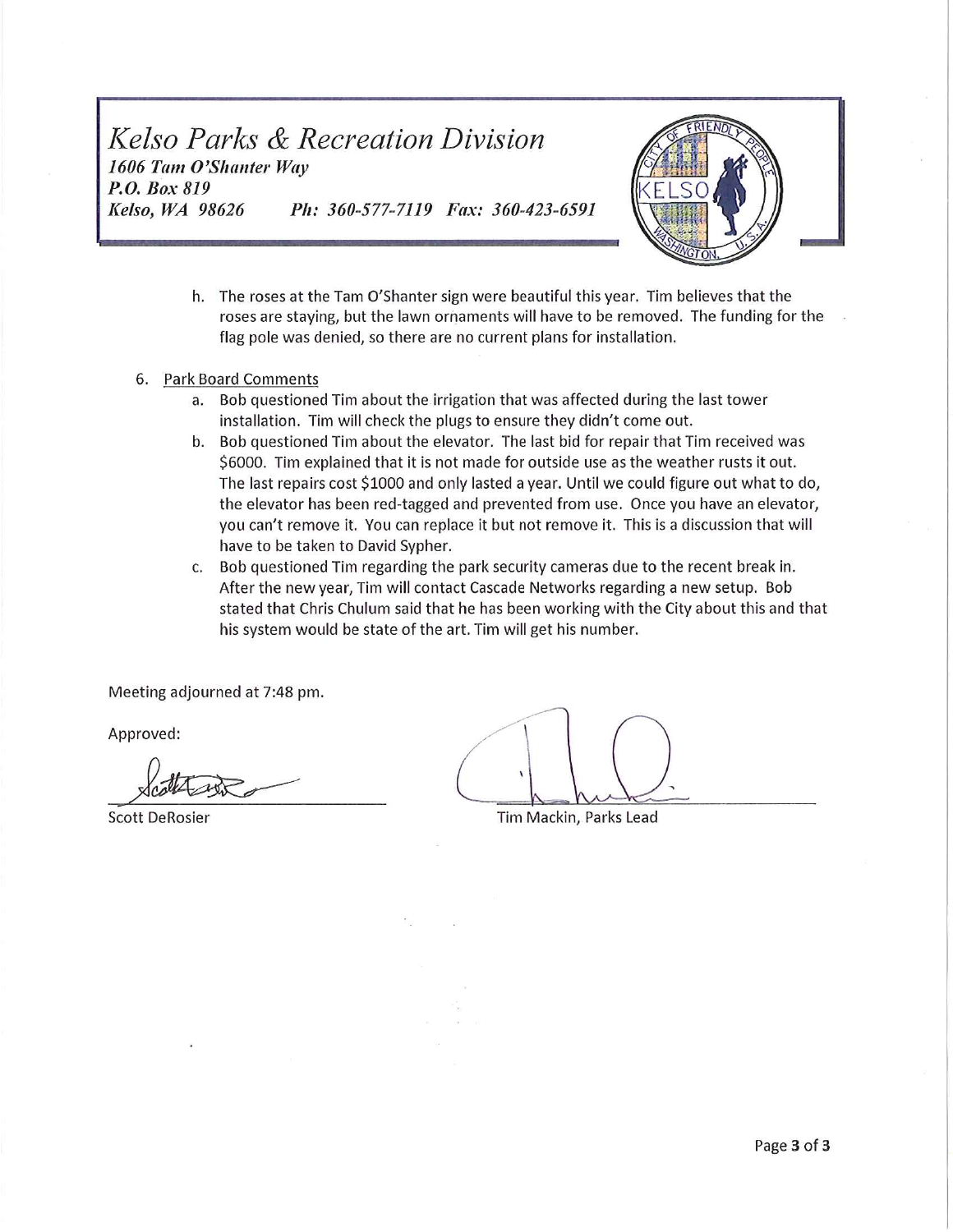#### **ORDINANCE NO. \_\_\_\_\_\_\_\_\_\_**

## **AN ORDINANCE OF THE CITY OF KELSO AMENDING CHAPTER 12.20 KMC PARK CODE TO ADD PROVISIONS FOR ANIMAL WASTE AND NOISE, AMEND FIREARM PROVISIONS, [[AND PENALTY PROVISIONS??]]**

WHEREAS, the City Council would like to make revisions to the City's park code to address certain nuisances within the City parks and comply with State law;

WHEREAS, the City Council would like to clarify the prohibition of animal waste within City parks by reference to the City's animal code provisions, and further address noise nuisances within the City parks ; and

WHEREAS, RCW 9.41.290 preempts the field of firearms regulation except that local governments may enact laws restricting discharge where there is a "reasonable likelihood that humans, domestic animals, or property will be jeopardized;

WHEREAS, the City Council wishes to amend KMC 2.20.190 to be in compliance with State law by removing the prohibition on possession of firearms, while protecting the public from jeopardy; and

Whereas the City Council finds that the discharge of a firearm across, in or into any City park presents a reasonable likelihood that humans, domestic animals, or property will be jeopardized; and

WHEREAS, the City would like to decriminalize certain park code violations to make the penalty fit the violation and make enforcement more efficient;

NOW, THEREFORE,

THE CITY COUNCIL OF THE CITY OF KELSO DO ORDAIN AS FOLLOWS: **SECTION 1.** The City Council hereby finds that the discharge of a firearm across, in or into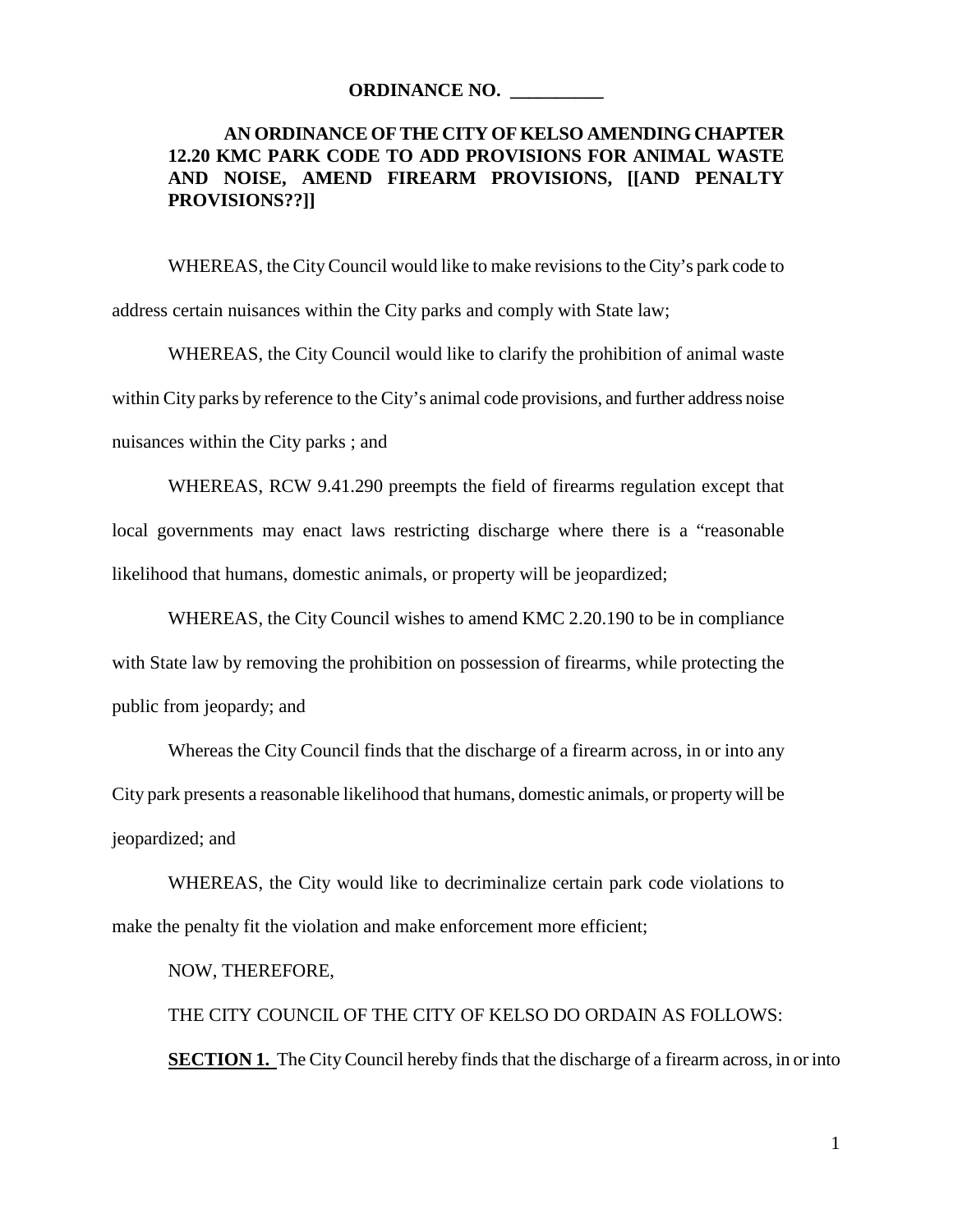any park presents a reasonable likelihood that humans, domestic animals, or property will be

jeopardized.

**SECTION 2.** That KMC 2.20 is hereby amended to provide as follows:

## **PARKS**

Sections:

## **12.20.010 Title.**

This chapter shall constitute the park code of the city and is declared to be an exercise of the police power of the city and to be necessary for the public peace, health, safety and welfare.

## **12.20.020 Constitutionality.**

If any part, provision or section of this chapter is held to be void or unconstitutional, all other parts not expressly so held shall continue in full force and effect.

## **12.20.030 Definitions.**

A. The terms used in this chapter, unless inconsistent with the context of this chapter, shall be construed as follows:

- 1. "Board" means the park board of the city.
- 2. "Director" means the director of public works.

3. "Park" means and includes all city parks, public squares, bathing beaches, bicycle paths and play and recreation grounds under the jurisdiction of the city and includes all city ballfields and all city leased or rented school or private property when the same are being used for recreation.

4. "Superintendent" means the superintendent of parks and recreation or his designee.

B. Unless inconsistent with the context of this chapter, the present, past or future tenses shall be construed to be interchangeable and words in the singular number shall be construed to include the plural.

## **12.20.040 Agreements with nonprofit groups for ballfield use.**

The city council may from time to time authorize the director to enter into an agreement or agreements on behalf of the city, the agreements not to exceed one year in duration, with any nonprofit group, organization or association to provide for the use of park ballfields or other similar facilities for organized or league sports, by such nonprofit group, organization or association. Such agreements shall specify the conditions under which such group, organization or association may use ballfields or facilities in organized or league activities and in connection therewith may include special provisions and regulations by which such nonprofit group, organization or association may post signs advertising league sponsors or supporters, may use loudspeakers in connection with and during league activities, may sell refreshments or operate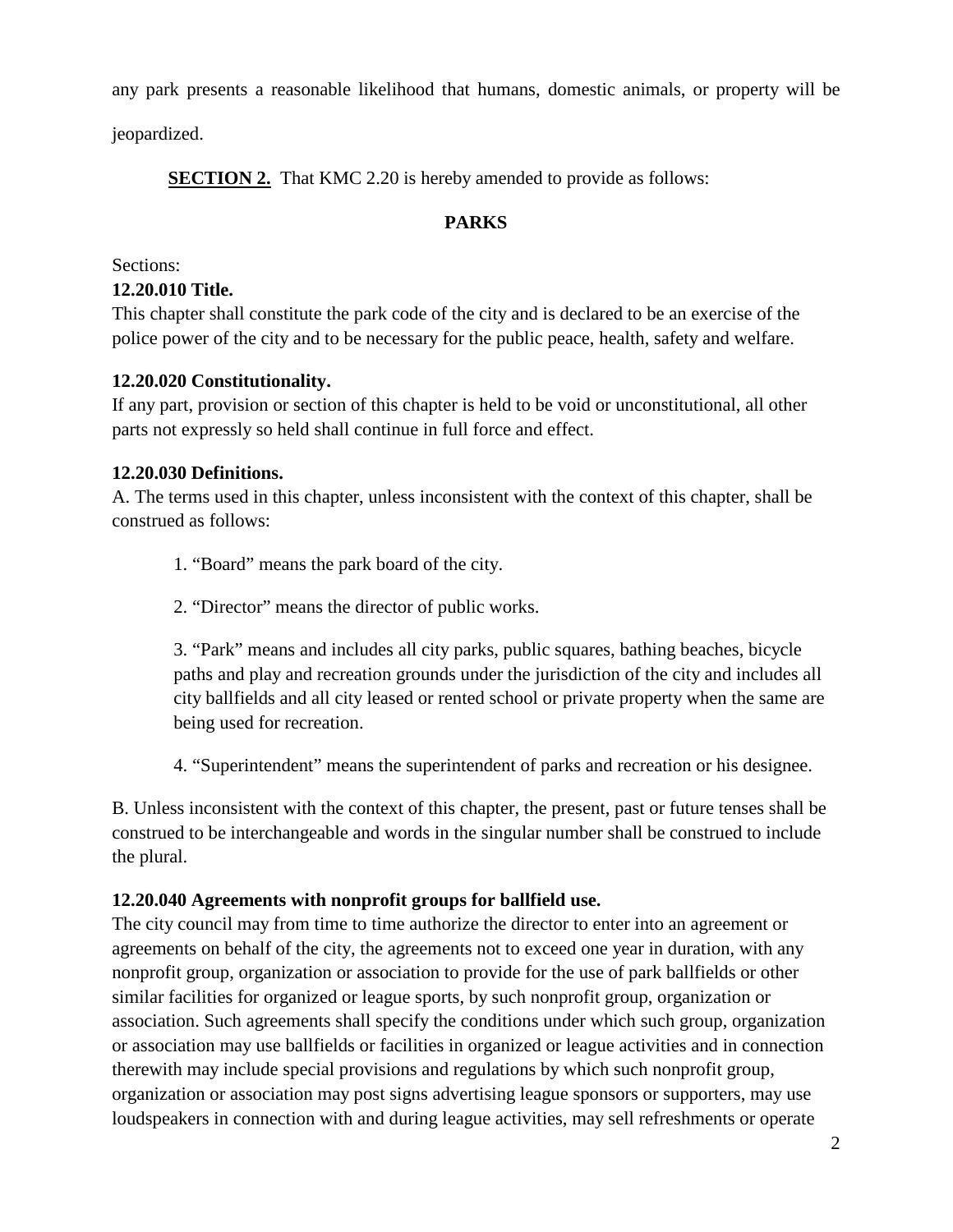concession stands in connection with and during league activities, and may add fill material to ballfields for use in wet weather. Such agreements may authorize such nonprofit group, organization or association to charge reasonable admission fees to league games or activities. Nothing in this chapter shall be construed to prevent any such agreement or agreements.

## **12.20.050 Camping.**

It is unlawful to camp or remain overnight in any park except at places and at such times which may be set aside for such purposes by the director.

## **12.20.060 Concessions.**

Except as provided in this chapter, it is unlawful to sell refreshments or merchandise or offer for sale refreshments or merchandise in any park without the written permission of the director or a concession contract with the city.

## **12.20.070 Destruction of park property.**

It is unlawful to wilfully destroy, mutilate or deface any structure, monument, statue, fountain, wall, fence, railing, vehicle, bench, shrub, tree, lawn or grass, plant, flower, lighting system or sprinkling system or other property lawfully in any park or ballfield. No foreign matter, such as sawdust or sand, may be added to any field in order to use the field in wet weather without the consent of the superintendent. [[KEEP MISDEMEANOR if change all to infraction??]]

## **12.20.080 Dogs.**

It is unlawful to suffer or permit any dog to run at large in any park or to enter any lake, pond, fountain or stream therein. For the purposes of this section, dogs must be on a leash or tether and under control of a responsible person while in any park. Further, it is unlawful to permit any dog or animal to defecate in any park in violation of KMC 6.04.230.

## **12.20.090 Fires.**

It is unlawful to build any fire in any park except in an area designated and so posted by the director. [[KEEP MISDEMEANOR if change all to infraction??]]

## 12.20.095 Noise.

(1) It is unlawful for any person to use, operate, or play or permit to be used, operated or played in any park any radio, tape player, television, musical instrument, record player or any other machine or device producing or reproducing sound at a volume that is audible at a distance over 30 feet therefrom, except pursuant to a permit issued by the director or for events provided or sponsored by the city.

(2) Subject to park availability, the director may grant or grant with conditions a permit for an exception to subsection (1) of this section if the use of the sound amplification equipment:

(a) Will not constitute a public nuisance;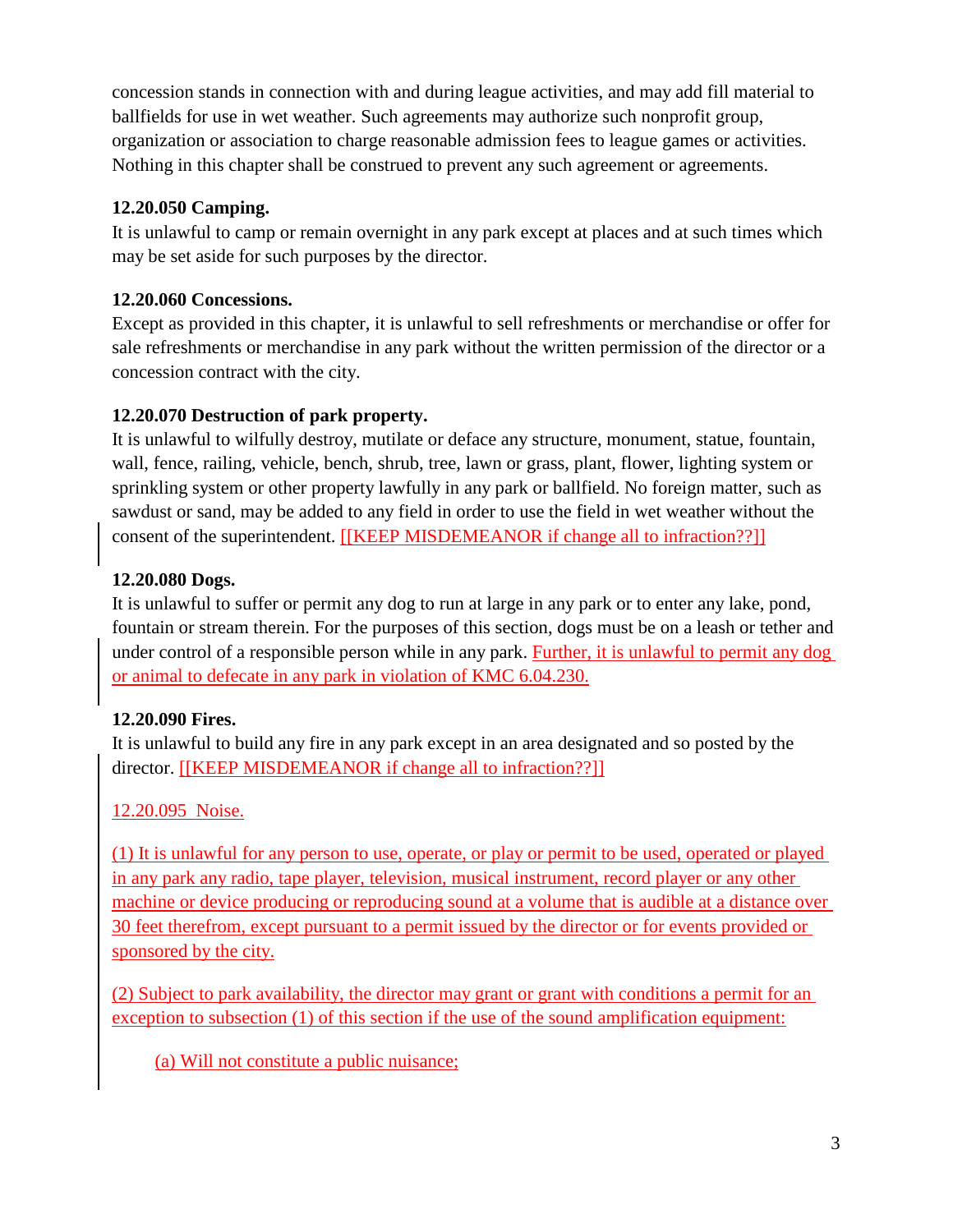(b) Will not endanger the public health or safety;

(c) Will not endanger public property; or

(d) Is associated with an event that is open to the general public.

(e) Complies with KMC 9.08.010

## **12.20.100 Hours.**

All city parks shall be open from 6:00 a.m. to dusk, except the skate park which shall be open from 7:00 a.m. to dusk. It is unlawful to enter or be in any park between dusk and 6:00 a.m. of any day, except when any park is opened between such hours by the director for a special occasion; provided, this section shall not prohibit persons from simply passing through any park.

# **12.20.110 Interference with city employees.**

It is unlawful for any person to interfere with or in any manner hinder any employee or agent of the city while performing their official duties.

# **12.20.120 Intoxicating liquor.**

It is unlawful to consume in any park any whiskey, wine, beer or other intoxicating liquor except as may be permitted under a license or permit issued by the State Liquor Control Board and authorized by the city council.

# **12.20.125 Tobacco prohibited.**

The use of tobacco products is prohibited in all city parks except in designated areas. The designated areas where tobacco use is allowed shall be the parking areas within the city parks and such other areas as the director may designate by posting signage.

# **12.20.130 Littering.**

It is unlawful to throw any refuse, litter, broken glass, crockery, nails, shrubbery, trimmings, junk or advertising matter in any park or to deposit any such material therein except in designated receptacles.

# **12.20.140 Racing.**

It is unlawful to engage in, conduct or hold any trials or competitions for speed, endurance or hill climbing involving any vehicle, boat, aircraft or animal in any park.

# **12.20.150 Signs.**

It is unlawful to place or erect any sign board, sign, billboard or device of any kind for advertising in any park without the prior consent of the park board. It is unlawful to post any other sign, decoration or erect any structure in any park without the prior consent of the park board.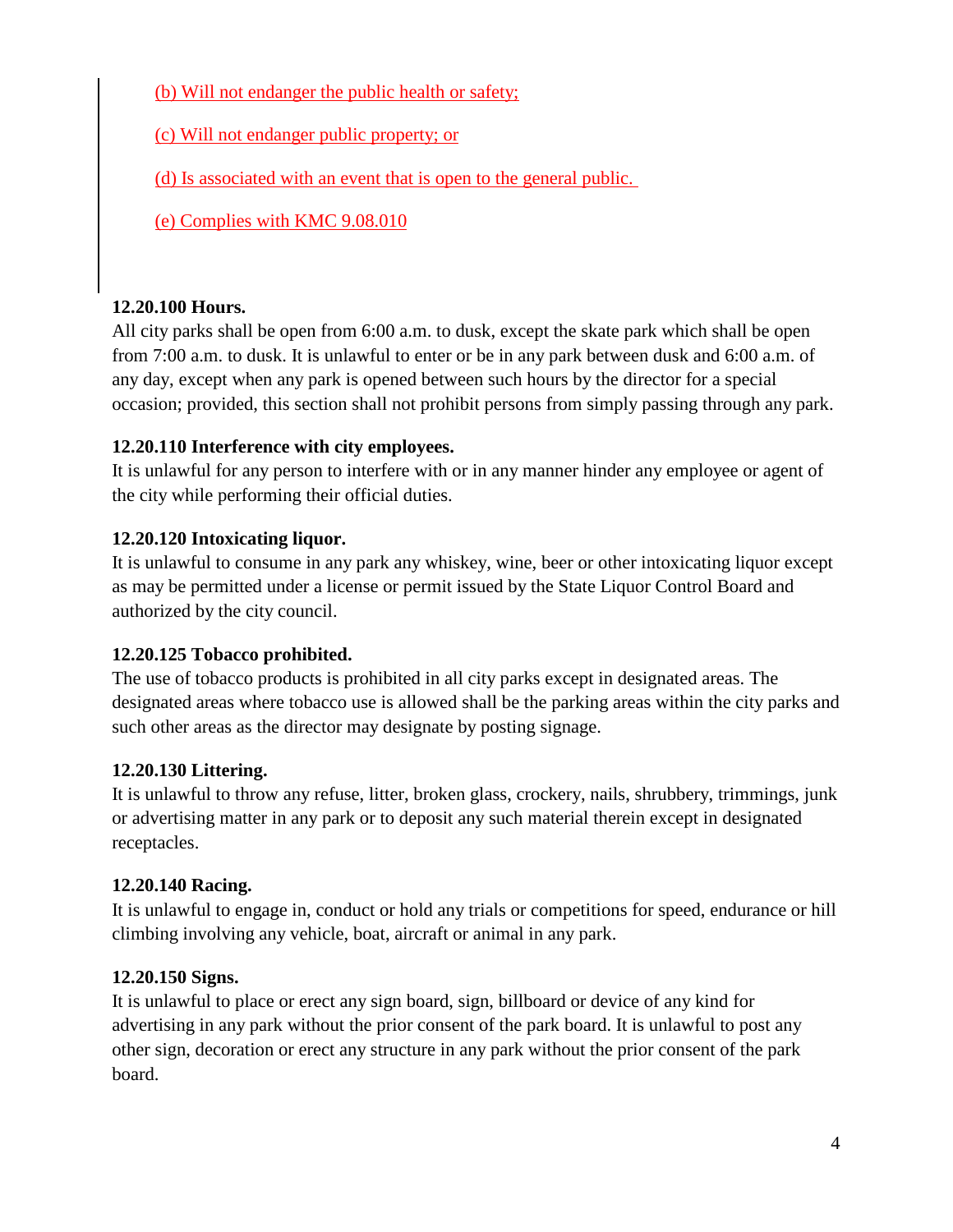#### **12.20.155 Skate park rules.**

1. This facility is used by both experienced and inexperienced skaters. Serious injury or death may result from being hit by a skateboard, falling or colliding. The City of Kelso does not assume responsibility for injuries. SKATE AT YOUR OWN RISK! This skate park is NOT supervised.

2. The use of protective equipment, including helmets, knee and elbow pads, and wrist guards, is strongly recommended.

3. Do not litter.

4. Alcohol, tobacco products, and illegal substances are prohibited.

5. Glass containers are prohibited.

6. Modifications to skate park structures are prohibited.

7. Addition of any obstacles or other structures is prohibited.

8. Motorized vehicles are prohibited.

9. Spectators in the skating area are prohibited.

10. Skating in parking area or areas outside the skating area is prohibited.

Officials of the City of Kelso shall have the authority to eject from the park any person engaging in unlawful behavior on park property, and may further eject any person from returning to the park for a period of seven days. Any person in violation of a trespass order shall be guilty of criminal trespass in the second degree, subject to Kelso Municipal Code 12.20.

In case of an emergency – call 9-1-1.

For maintenance issues – call (360) 577-7119.

## **12.20.160 Solicitation.**

It is unlawful for any person to act as a peddler or solicitor, or sell or offer for sale any merchandise or service, or to seek or solicit donations or operate or use any loudspeakers in any park without a written permit issued by the city.

## **12.20.170 Sports.**

It is unlawful to practice or play golf, baseball, softball, football, archery, soccer, hockey, tennis, badminton or other games of like character or to hurl or propel any airborne or other missile in such a manner as to interfere with other park users, except in those areas designated for such usage by the director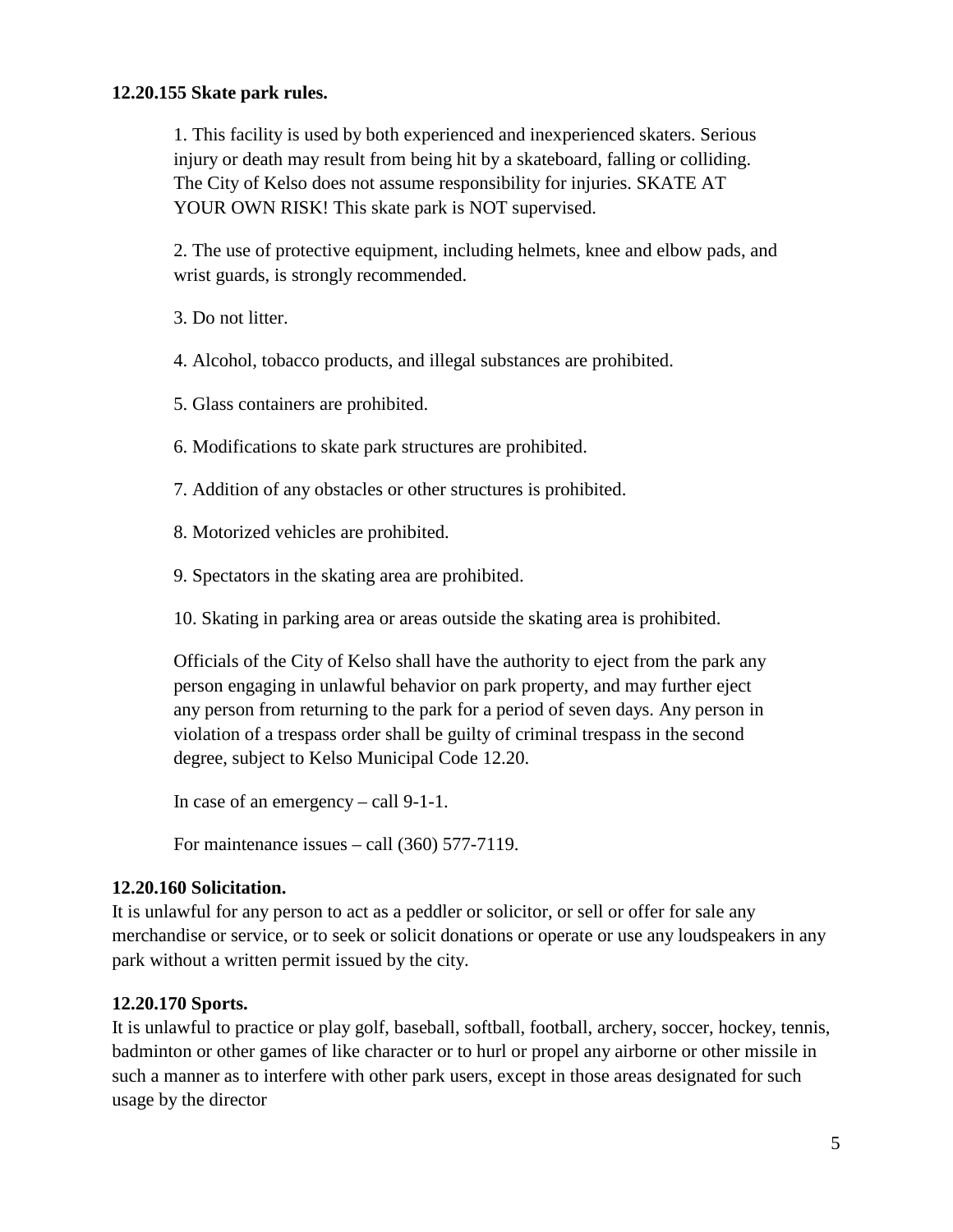## **12.20.180 Watercraft.**

It is unlawful to have, keep or operate any boat, float, raft or other watercraft in or upon any slough, river or creek within the limits of any park, or to land the same at any point upon the shores thereof bordering upon any park, except at places set apart for such purposes by the board and so designated by signs and except in a case of an emergency.

#### **12.20.190 Weapons and fireworks.**

Firearms, Fireworks, bows, arrows, air rifles, BB guns, pellet guns and slingshots are prohibited in any park. It is unlawful to shoot, fire or explode any firearms, fireworks, firecracker, torpedo or explosive of any kind or to *carry any firearms or* shoot or fire any air gun, BB gun, pellet gun, bow and arrows, or use any slingshot in any park; provided, the proper authorities, with the consent of the director of parks, may issue permits for use of safe and sane fireworks in specified areas where fire hazards will not be increased and where the use of the fireworks will be under proper supervision and fireworks displays may be permitted upon securing of a proper permit pursuant to state law and other city ordinances; provided further, this section shall not prevent establishment in any park of a properly designated archery range or course. [[KEEP MISDEMEANOR if change all to infraction??]]

#### **12.20.200 Vehicle operation.**

It is unlawful to ride or drive any bicycle, motor vehicle, horse or pony over or through any park except along and upon the park drives, parkways, park boulevards and/or appropriately marked paths; or at a speed in excess of fifteen miles per hour, or to stand or park any vehicle except in areas designated and posted by the director. Any car parked in an area not designated by the director for parking, or otherwise parked in violation of this chapter or in such a way as to obstruct traffic, or any car which is apparently abandoned in any park, may be summarily removed and impounded upon order of the director.

## **12.20.210 Violation—Penalty.[[POTENTIAL CHANGE]]**

[[Violation of or failure to comply with the provisions of this chapter shall constitute Class \_\_ Civil Infraction, except as otherwise provided herein as a misdemeanor and be punished as provided in the ordinances of the city.]]

## **12.20.220 Violation—Prosecution.**

Anyone concerned in the violation of this chapter, whether directly committing the act or omitting to do the thing constituting the offense, or who aids or abets the same, is and shall be a principal under the terms of this chapter and shall be proceeded against and prosecuted as such.

**SECTION 3. SEVERABILITY.** The provisions of this Ordinance are declared to be severable. If any provision, clause, sentence, or paragraph of this Ordinance or the application thereof to any person, establishment, or circumstances shall be held invalid, such invalidity shall not affect the other provisions or application of this Ordinance.